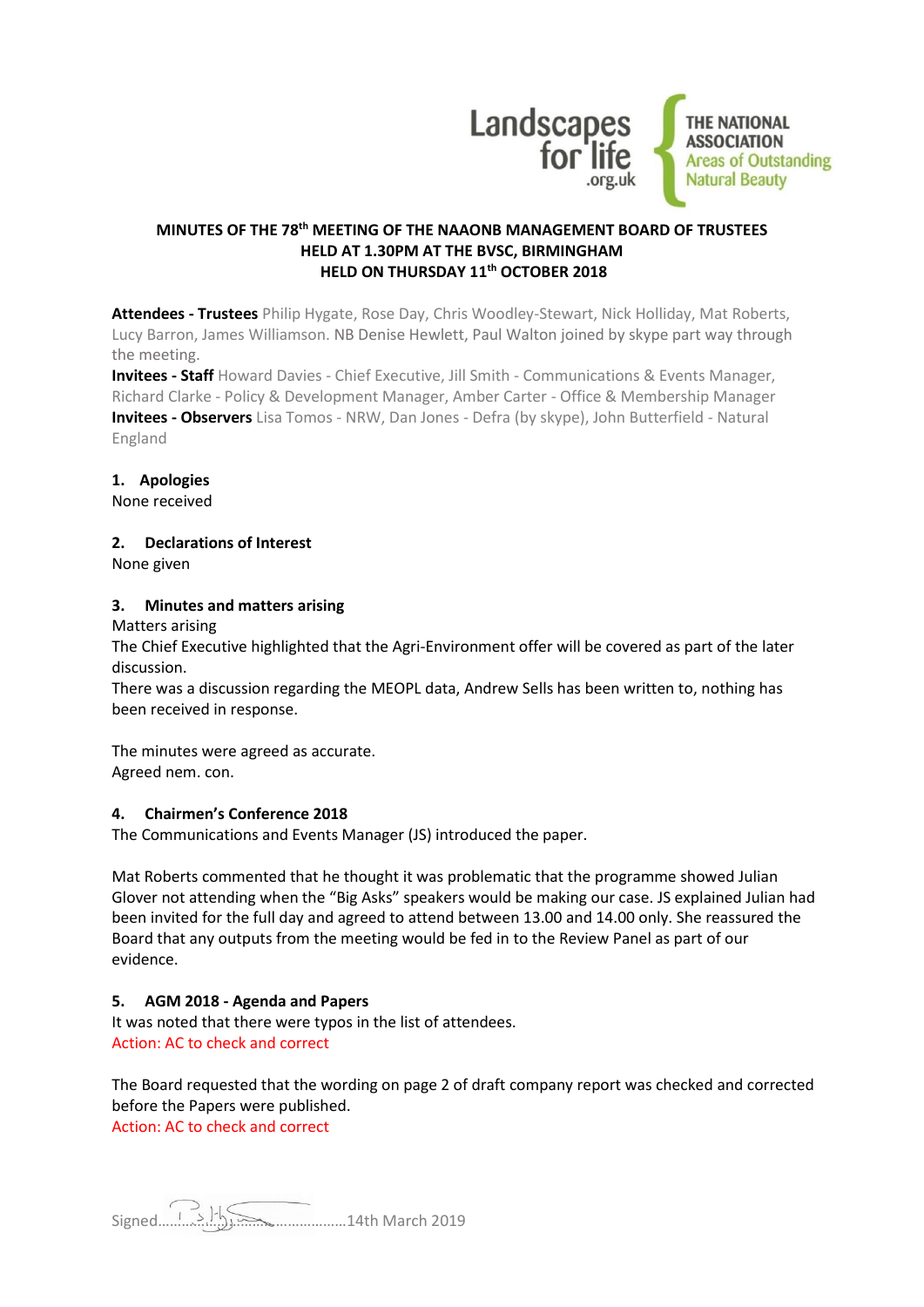# **6. Business Plan 2018-20 and Budget update**

The Chief Executive (HD) introduced the paper.

He informed the Board that in response to political context he had reviewed the NAAONB Business Plan and the staffs' related work programme. He added that Advocacy and Communications work will concentrate on the Review of Designated Landscapes (England).

Comments from the Board were:

Lucy Barron - Management Plans – Lucy commented that it would be useful to have standard text giving context of the Management Plan in the year of the Glover Review.

James Williamson – Strategic Corporate Partners – James queried the sense behind dropping the objective 'clear productive relationships developed with two strategic corporate partners'. HD explained this has been subsumed by the development of the Board's resourcing strategy.

HD added that

- all of the page 28 Wales work that is red is included in the item on page 29.
- it is hoped that the HLF project will replace the national funding bids item in red on page 30.
- we are using the HLF programme to replace the red on page 31.

Nick Holliday – Workplan and Workloads - Trustees are beholden to CEO to reprogramme the workplan as Trustees don't know the day to day workloads of staff. HD responded that the workplan is realistic but challenging.

Nick Holliday – Finances – the NAAONB remains financially stretched and vulnerable and the Trustees should remain aware of this.

Budget – HD commented that he had updated the budget to reflect change in circumstance.

### **Recommendations:**

It was recommended that the Board

- Note the background to this paper
- Considers the content and implications of this update
- Agrees the business plan with or without amendments (Annex 1)
- Considers the updated budget (Annex 2)
- Adopts this updated budget with or without amendments

**Recommendations accepted proposed**: Nick Holiday **Seconded**: Rose Day **Agreed**: Unanimously

# **7. VAT Registration**

The Honorary Treasurer (JW) introduced the paper. It was recommended that the Board

- Discussed the content of the paper
- Reviewed the pros and cons of registering for VAT
- Agreed not to register for VAT at this time but to review the proposal annually at the time of budget setting.

**Recommendations accepted proposed:** Chris Woodley-Stewart **Seconded:** Nick Holliday **Agreed:** Unanimously

Signed…………………………………………14th March 2019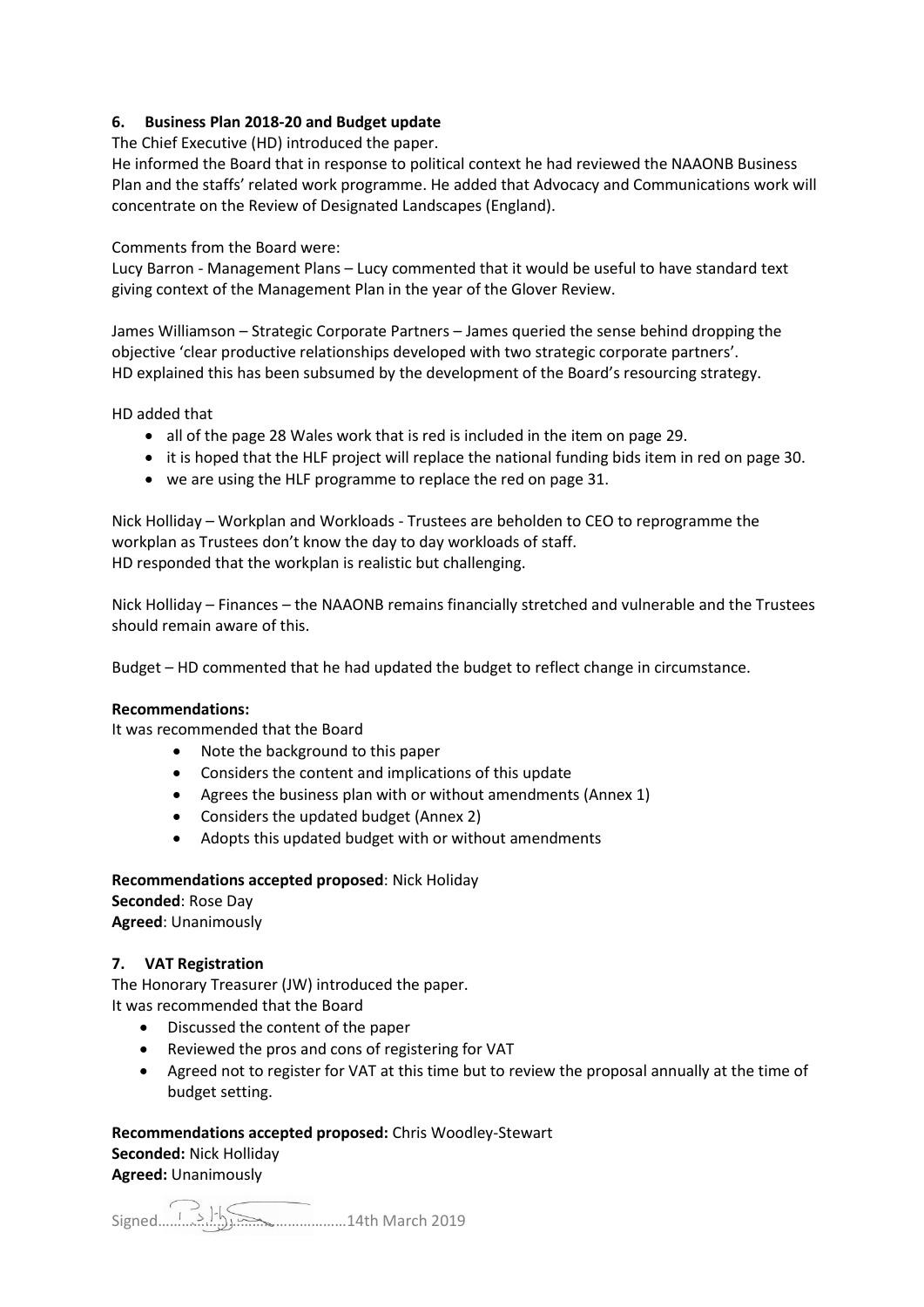# **8. Glover Review of Designated Landscapes**

The Chief Executive (HD) gave a verbal update of the work that the NAAONB and AONB Family had undertaken since the SoS announcement in May.

On 27th May, Secretary of State, Michael Gove, [announced the launch of the Review](https://www.telegraph.co.uk/politics/2018/05/26/new-wave-national-parks-could-created-michael-goves-plans-green/) in an exclusive in the Sunday Telegraph. The NAAONB welcomed @Julian Glover as Chairman of the Review Panel and published its [response](http://www.landscapesforlife.org.uk/wp-content/uploads/2018/05/NAAONB-Response-to-Defra-announcement-on-Review-of-Designated-Landscapes-27.5.2018.docx) the same day.

On 25th June, the NAAONB (Chairman, CEO and 5 Lead Officers) met with Julian to discuss the Lead Officers' "One Asks" that had been collated via Basecamp. A note of the meeting can be read [here.](https://naaonb.basecamphq.com/projects/14226763-designated-landscape-review/posts/105792345/comments#385958877) On 26th June, NAAONB Trustees met in Birmingham to formulate their ideas for the Review. On 25th July, Julian attended L4L2018 and spent 90 minutes listening to and making notes on audience comments and asks.

On 26th July, the NAAONB ran a briefing as part of L4L2018 to discuss the NAAONB's advocacy and communications plans as we go into the Autumn.

The NAAONB contracted Ruth Chambers, who spoke at the L4L2018 briefing, to help develop an advocacy strategy.

Following this the NAAONB produced a document which included an advocacy framework for consideration by the Lead Officers at their September meeting. This document helped

- identify the headline NAAONB asks for the review these came from the work already done with the Trustees, the Lead Officers, the delegates at Conference and the work done on the day with the LOs.
- **•** articulate the above in the form of a 'golden thread' that can run through all existing and planned work and events (media, comms, political engagement etc),
- undertake mapping of key government, parliamentary and media targets,
- suggest tactics for engaging parliamentary targets, both at Westminster (for the autumn) and at constituency level (for the summer),
- suggest some targeted media interventions,
- suggest messengers for the key asks (both within and outside the Family),
- provide some analysis of the panel members and their likely interest in AONB priorities and to suggest some direct and indirect routes to panel members
- provide some advice on how to set NAAONB asks in the context of this being a joint designated landscapes review, with the inevitable focus on National Parks that this will bring.

Once the framework is in place, we will provide a linked communications action plan which will detail national work and how to engage at a local/regional level. In the meantime LOs have been asked to start to consider who your local audiences (both parliamentary and other) and messengers will be, so we can move quickly, collectively and efficiently in the Autumn.

Concurrent with the internal work the NAAONB has been giving briefings to CPRE, Historic England, Natural England – how we strengthen Section 85, statutory consultee status – and Defra – net gain, how do AONBs profit from development, metrics for the 25 YEP.

In addition we have produced a briefing for the AONB Family on the Agriculture Bill. In the House of Commons debate there were numerous references to landscapes and 5-6 mentions of AONBs. We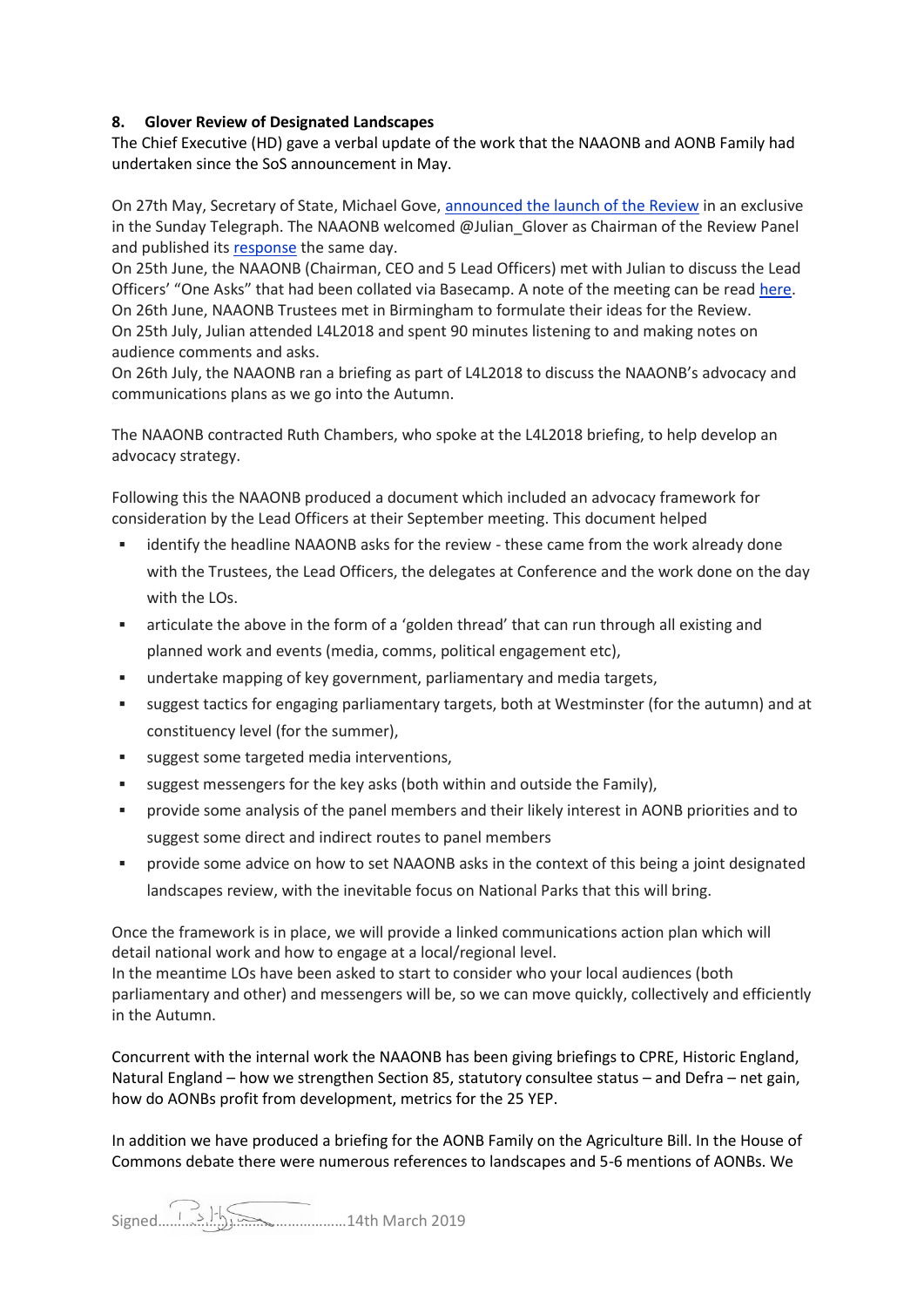are hopeful that the written amendment we have provided for Cheryl Gillan will be discussed at Committee stage.

## Action

Trustees agreed to have an online discussion on Basecamp once LO notes have been typed up.

### **9. HLF Resilient Heritage update**

The National Policy and Development Manager (RC) introduced the item.

Following a successful bid to the Heritage Lottery Fund's (HLF) Resilient Heritage Programme, the NAAONB has been awarded £164,300. This has allowed the NAAONB to set up the Future Landscapes Project. The Policy and Development Manager is acting as the Future Landscapes Project Manager, on a part-time basis, and is undertaking work that will make the NAAONB Charity and the AONB Family more resilient and better prepared to address identified strategic challenges. There are two elements to the project.

1. The sustainability and governance of the NAAONB Charity will be reviewed to include a critical investigation of the remit, structures, resourcing and accountability of the organization to its members, potential members, and wider stakeholders.

2. A Professional and Personal Development Programme will be delivered to a cohort of AONB staff to help develop greater levels of collaborative working through personality profiling, coaching and constructive inquiry.

To help the delivery of the Future Landscapes and back fill some the Policy and Development Manager time two new contractors been recruited to the NAAONB Team on a part-time basis.

- Future Landscapes Project Assistant, Marie Micol, 12-month contract 3 days/week.
- National Policy Officer, Ian Marshall, 15-month contract 2days/week.

Progress on the Future Landscapes Project will be reported to the next Board meeting.

### **10. Strategic Risk**

The Chief Executive (HD) introduced the paper explaining that the Board had last considered and agreed an updated risk register in June 2015 and further agreed that the ongoing process of monitoring and review should be delegated to the Chief Executive who should report on the top three risks at each Board meeting. This he had done.

However, he added that there needs to be a clear link between strategy and risk management. He underlined the recent loss of core grant aid from NRW and its associated impact on staff, budgets, ability to deliver and relationship with the membership as an opportunity for the Board to increase its engagement with strategic risk management and review.

### **Recommendations**

It is recommended that the Board

- Consider the risks identified and review approaches to mitigating them
- Discuss the efficacy of existing mitigation
- Nominate one Board member to lead a review of the Board's approach to risk management and determination of risk appetite.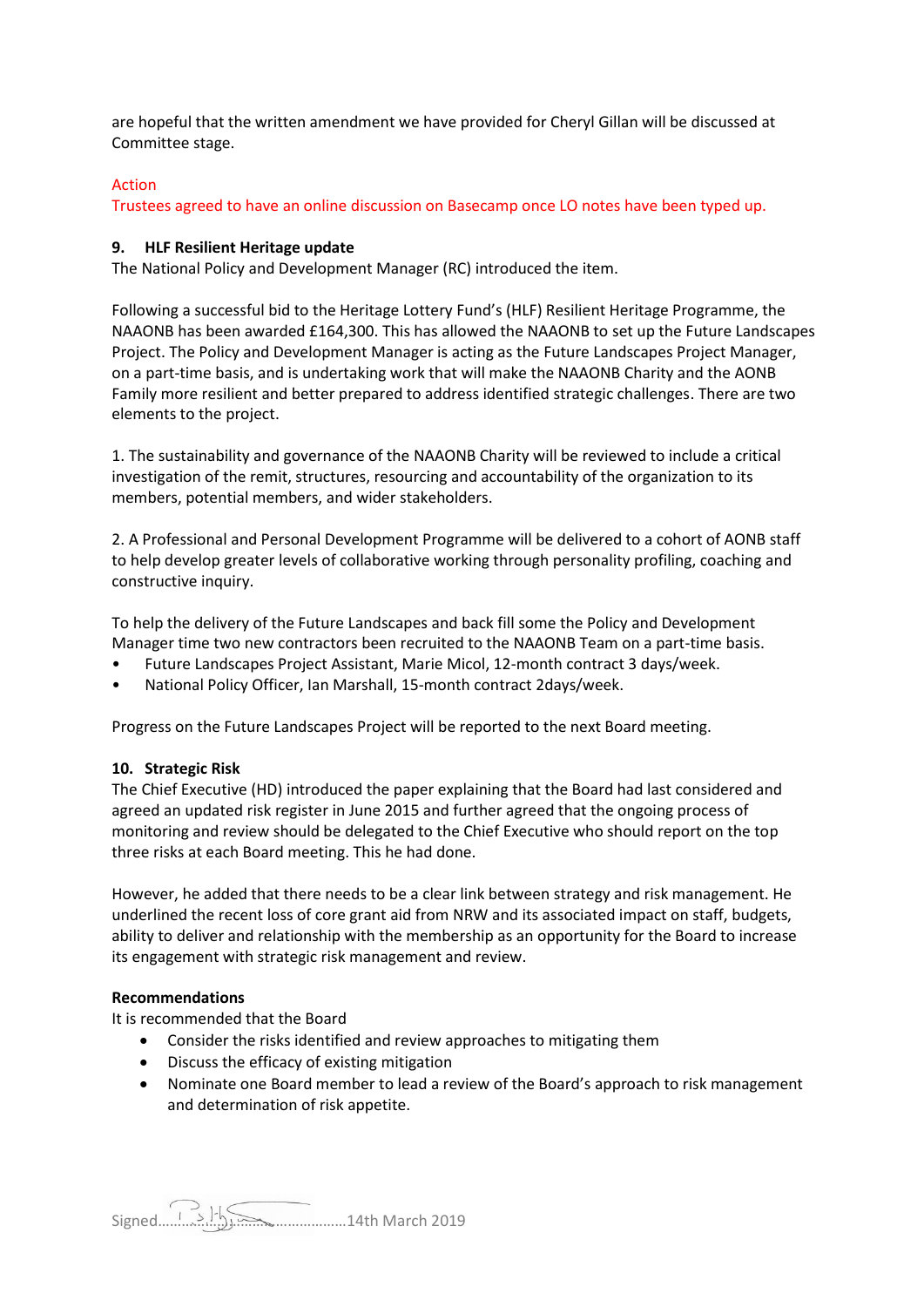## **11. Management Accounts**

Adopted nem. con.

## **12. NAAONB Staff & Trustee Activity Report**

Adopted nem. con.

## **13. Defra Report**

Dan Jones joined the meeting by skype and gave a verbal update on the Glover Review.

He reported that the Panel is still as ambitious as ever but there is more understanding of the scale of the task. They have visited most National Parks now. The Panel met for the first time last week and there is an appetite to get out and see as many AONBs as possible. Hopefully over the next couple of weeks, there will be clarity over which AONBs they will be visiting.

He reminded trustees that the Panel is more interested in fundamentals than tweaking.

Timescales – the call for evidence will come "soon" – by end of year. Louise Leighton-McTague would call Howard before it was announced.

**14. Cyfoeth Naturiol Cymru - Natural Resources Wales Report** (NB because of staff travel needs, this paper was taken after Item 7)

NRW's Liza Tomos (LT) gave a verbal report and undertook to send a written report to be added to published papers.

LT said

- The announcement of the new NRW Chair is imminent and requested that they be invited to the Chairmen's Conference.
- Area statements are being produced across Wales. They will be in place by March 2020 and landscape is included. NRW funding will in the future align with the issues coming out of the area statements.
- These are exciting times in Wales for AONBs. The Minister has sought information for creating parity between AONBs and NPs.
- Wales' post-Brexit publication has been published. AONB Partnerships are not mentioned as delivery mechanisms although NPAs are. NRW looking to address this.
- The Landscape Lead at Welsh Government, John Watkins, is moving to Sustainable Development.

The NAAONB Policy and Development Manager (RC) asked whether there would be another round of interim NRW funding. LT responded that there wouldn't be officially but that they were reviewing how the last funding was granted and recognizing the issues that unsuccessful grants brought about.

**15. Natural England Report** (NB because of staff travel needs, this paper was taken after NRW's Report following Item 7)

Natural England's John Butterworth introduced the paper.

He said that Natural England had three priorities

• Delivery of variation of the Suffolk Coast and Heaths boundary. There had been a lot of responses and overall these were favourable. However objectors have made more detailed input. A proposed draft variation order would be put to the NE Board in December.